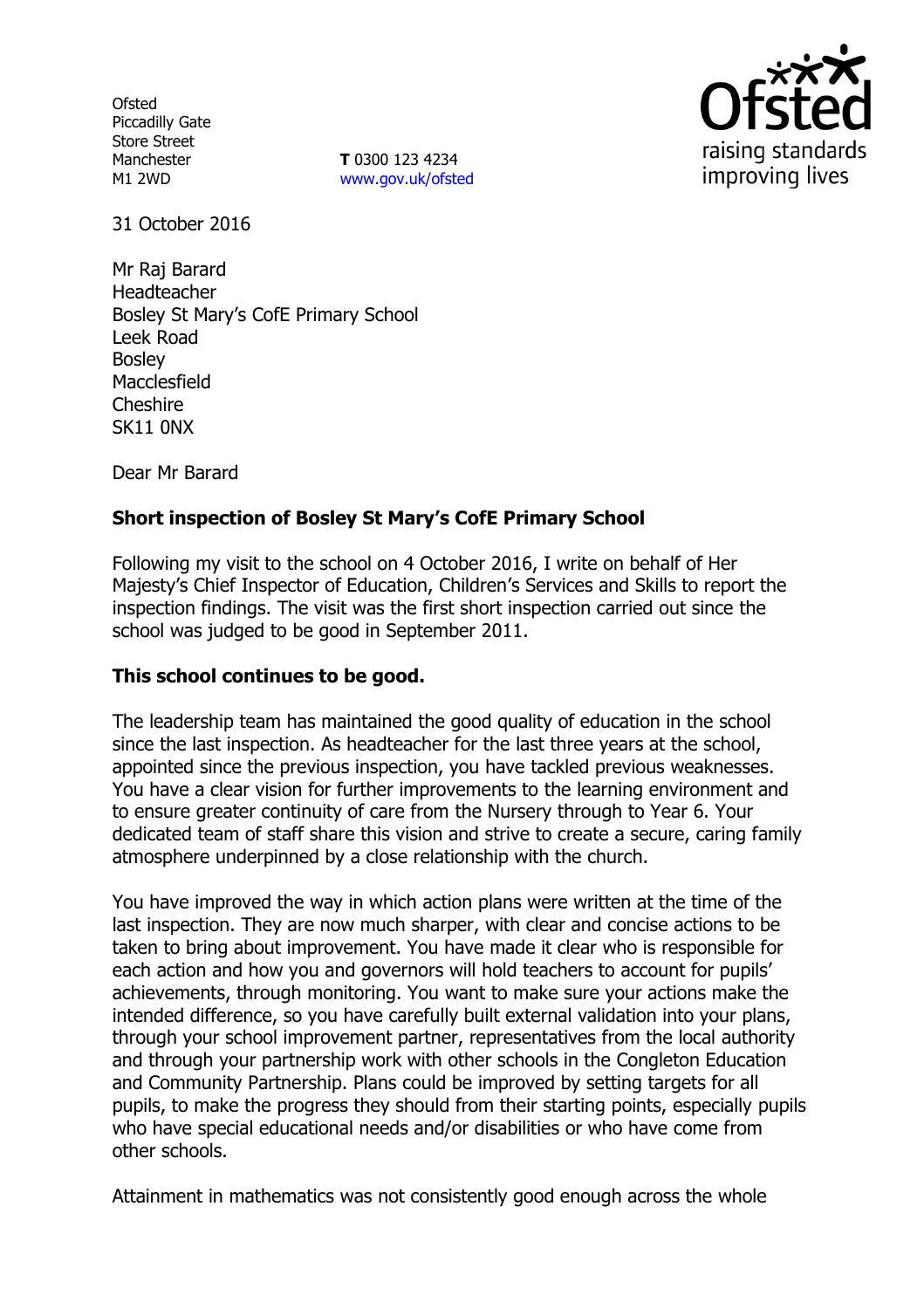

school at the last inspection. You have taken steps to tackle this and have recently engaged an external consultant to support your work in introducing a mastery approach to the teaching of mathematics, to make sure that all pupils make better progress. Classrooms are now better equipped to support learning in mathematics, especially for pupils who are slow to grasp concepts, because you have purchased much-needed mathematical equipment. You have also invested funds in training teachers in the effective use of some of this equipment. During the inspection, the key stage 2 pupils were seen tackling a problem with confidence and enthusiasm as they found out more about Roman numerals and applied their knowledge of place value. Pupils readily discussed their mathematical ideas with partners. You plan to continue with external support to develop mathematics teaching further because you are not satisfied that it is as good as it should be.

# **Safeguarding is effective.**

Leaders have continued to make certain that pupils are safe on the school site but also that they know how to keep themselves safe outside school, such as when using the internet at home. The school works closely with the police community support officer, who has talked to pupils in assembly about road safety, internet safety and anti-bullying. School council representatives and pupils on the playground demonstrated that they had understood the key messages from these talks, as they told me how adults, who may mean them harm, can pretend to be someone else 'on the computer'.

Pupils are confident that there are no bullies at the school and told me that if they had any worries they would ask their teacher for help. Pupils demonstrate genuine care and compassion towards each other. One pupil explained to me how the 'buddy bench' is used by anyone feeling lonely or who does not have a friend to play with. If pupils see someone sitting alone on the bench, they invite that person to join in their game.

School leaders have ensured that all safeguarding arrangements are fit for purpose and records are detailed and of good quality. All staff have completed online training in looking out for the signs that pupils may be influenced by extremist or radical views. Governors know about the key changes to safeguarding from reading 'Keeping children safe in education' (2016). Training was planned for all staff during the week of the inspection. Governors know there is still further work to do to enable them to be confident that the school internet monitoring and filtering systems are fully effective.

# **Inspection findings**

- **Pupils love this school. They work and play exceptionally well together and** there is a really strong sense of community and belonging to the school family. They are happy here, are enthusiastic learners and genuinely care for each other. Pupils' conduct is exemplary. They are polite, welcoming of visitors and keen to share their views of their school.
- $\blacksquare$  The strong community spirit evident in the school is underpinned by a strong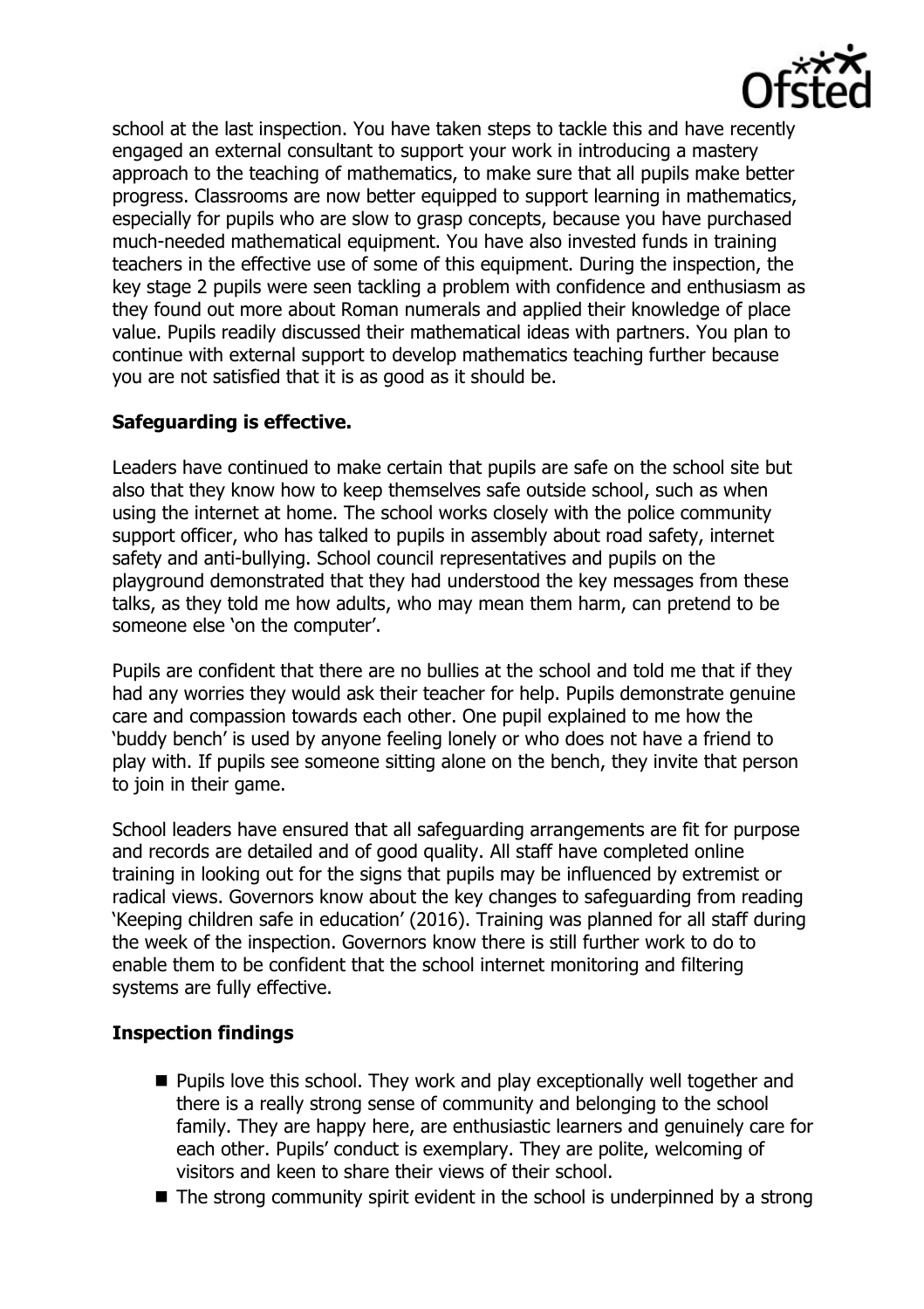

sense of moral purpose, which is supported by the close links with the local church. The vicar frequently speaks to pupils in assembly and pupils talked enthusiastically about their recent learning about Christian baptism. They enjoyed playing the different roles of parents and godparents and felt they understood this better because of their role play. Their knowledge and understanding of other faiths and cultures is less strong, although some pupils have visited a mosque and a Sikh temple.

- Parents who spoke with me are highly positive about the care and support provided for their children. They know how the pupil premium funding is allocated to their children, if eligible, and recognise the difference this is making. For example, the provision of a sand tray has helped support pupils' engagement with learning and the development of their letter formation.
- Leaders' self-evaluation is accurate. They have a clear understanding of the reasons why the school is not yet outstanding, namely the lack of consistency in overall achievement for different year groups. The school readily welcomes pupils other than at the start of the year or key stage. Some join the school with social, emotional or medical needs that have not been identified soon enough at their previous school. Not all of these pupils go on to make the progress they should. More work is needed to identify gaps in learning quickly, provide additional support if it is required and to raise teachers' expectations for these pupils, so that they consistently make at least the same progress as classmates who started in the school in Reception.
- Most pupils who start in Reception have previously attended the on-site nursery, which is inspected separately from the school. Teachers share some of the outside learning spaces. Plans to develop these areas further are designed to support sharing of effective teaching practice and improve transition arrangements to school.
- **Phonics teaching has improved because of the effective training that staff** have received. Most pupils quickly learn the new sounds and know how they are used in words. Some pupils are ready for more challenging work sooner than planned for by the teachers. Not all teachers are as skilled as others in assessing pupils.
- Improvements made to reading across the school are evident. You have replaced your stock of reading books in the school library and introduced a new reading scheme. Pupils like the new colour-coded books and say that they have a good range of stories to choose from. Pupils are now guided to choose books that are appropriately challenging, so that their literacy skills develop further.
- Writing has been a key priority for development across the school. Moderation activities take place with other schools in the Congleton partnership and with the support of the local authority. Teacher assessments are accurate and fewer changes were made to scores this year than in the past.
- $\blacksquare$  Mathematics teaching is improving and pupils now have the opportunity to choose equipment that is readily available in the classrooms, to help them to solve problems. Further support for teachers is planned as they increase their understanding of mastery in mathematics, to make sure that all pupils are appropriately challenged in their work.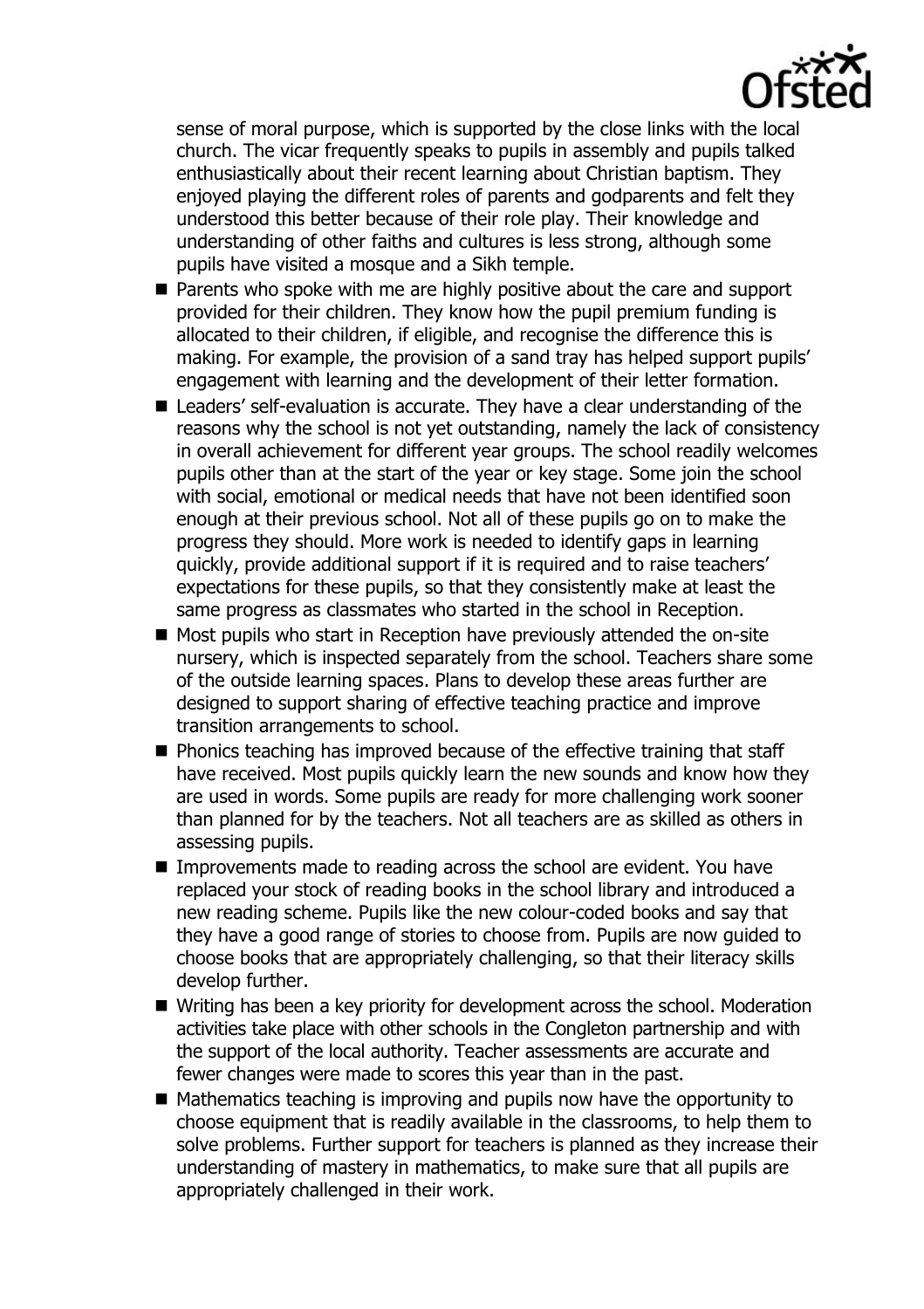

- $\blacksquare$  New teachers and a new teaching assistant have been appointed since the previous inspection and the school has a stable team of staff who are committed to improving this school further. Staff who responded to Ofsted's survey are proud to be a member of staff at this school and say that they are encouraged and supported in their professional development.
- Governors, keen to improve governance further and following the appointment of a new chair, commissioned their own review of their work. This took place in January 2015. Decisive action was taken in response to its findings, which resulted in a restructuring of the committees to focus on changes needed to improve teaching and learning. They were not aware that the school website did not meet current DfE requirements but took immediate action to update it with the latest documentation during the inspection.
- Leaders receive effective support and challenge from the school improvement partner, the local authority and a range of partnerships with schools of a similar size, in the Congleton area.

## **Next steps for the school**

Leaders and those responsible for governance should ensure that:

- $\blacksquare$  they continue to engage with external support to develop teaching, learning and assessment further, especially in phonics and mathematics
- all pupils, including those who have special educational needs and/or disabilities, make consistently strong progress.

I am copying this letter to the chair of the governing body, the director of education for the Diocese of Chester, the regional schools commissioner and the director of children's services for Cheshire East. This letter will be published on the Ofsted website.

Yours sincerely

Denah Jones **Her Majesty's Inspector**

## **Information about the inspection**

The key lines of enquiry for this inspection were to find out if safeguarding continues to be effective and to look closely at how leaders, including governors, have improved their knowledge of the school and the way they use their action plans to drive improvement in the school. Owing to the very small size of classes in the school, any trends in achievement are difficult to identify. However, a key line of enquiry was to find out what leaders have done to bring about the improvements in early years and in phonics and to investigate further what actions are being taken to improve progress in mathematics for all pupils, including the most able.